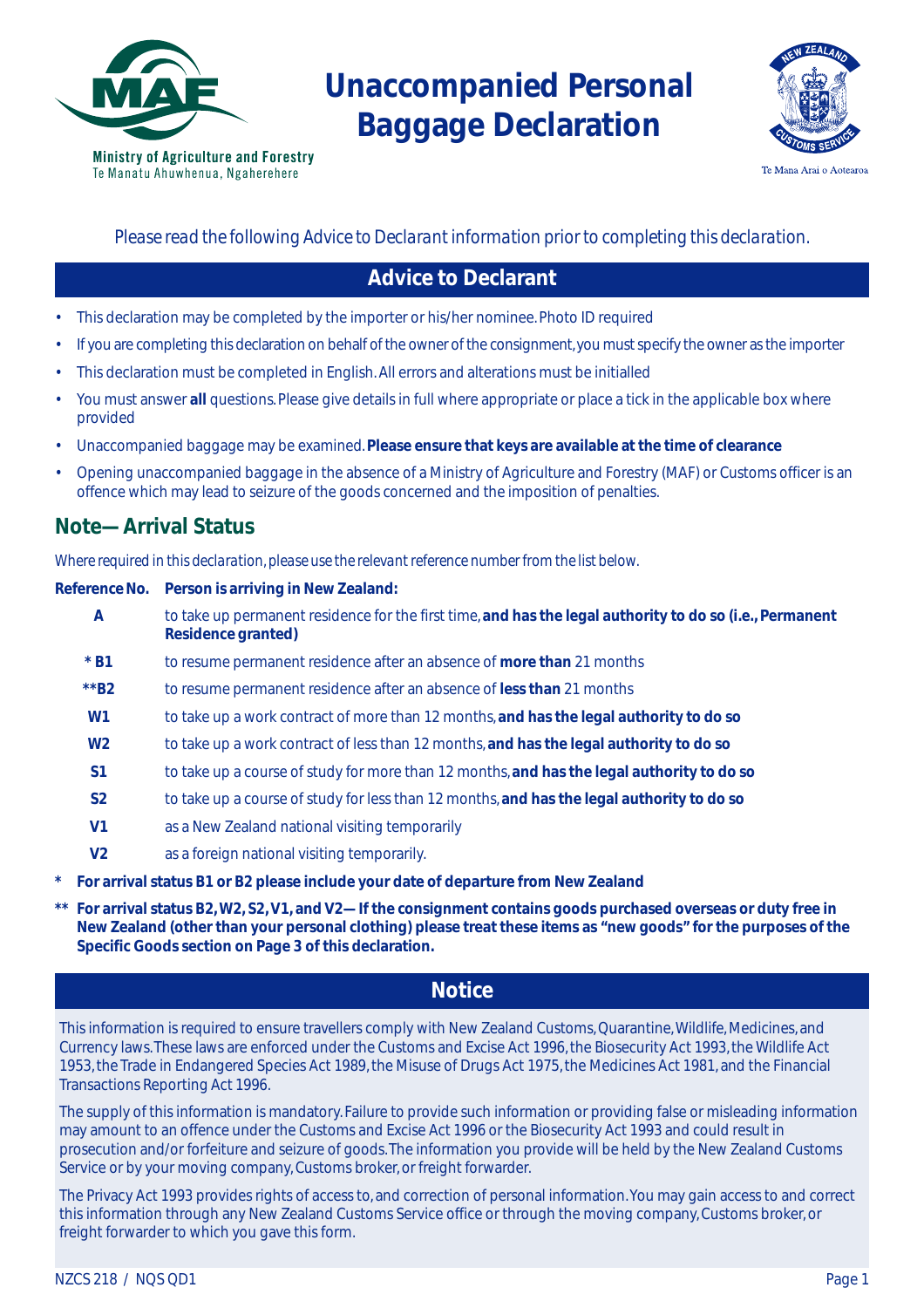## **Personal Details of the Importer of the Goods and Consignment Information**

|                                                                |                                                                       | Crootial Details of the importer of the Ooods and consignment imormation                                        |                                    |
|----------------------------------------------------------------|-----------------------------------------------------------------------|-----------------------------------------------------------------------------------------------------------------|------------------------------------|
| <b>Family Name:</b>                                            | <b>Given or First Names:</b>                                          | Name of Agent                                                                                                   |                                    |
|                                                                |                                                                       |                                                                                                                 |                                    |
| Nationality:                                                   | Passport Number:                                                      | Date of Birth:                                                                                                  | *Arrival Status:                   |
|                                                                |                                                                       |                                                                                                                 |                                    |
| Occupation:                                                    |                                                                       | <b>Contact Phone Number:</b>                                                                                    |                                    |
|                                                                |                                                                       |                                                                                                                 |                                    |
| Residential Address or Intended Address in New Zealand:        |                                                                       | <b>Countries Visited/Resided:</b>                                                                               |                                    |
|                                                                |                                                                       |                                                                                                                 |                                    |
|                                                                |                                                                       |                                                                                                                 |                                    |
|                                                                |                                                                       |                                                                                                                 |                                    |
| Airway Bill/Bill of Lading                                     | Flight/Ship:                                                          | Voyage Number:                                                                                                  | Date of Arrival:                   |
|                                                                |                                                                       |                                                                                                                 |                                    |
| Port of Arrival:                                               | <b>Cubic Metres:</b>                                                  | Number & Type of Packages:                                                                                      | <b>Container Number:</b>           |
|                                                                |                                                                       |                                                                                                                 |                                    |
| * refer Note-Arrival Status on page 1                          |                                                                       |                                                                                                                 |                                    |
| <b>Goods of Quarantine Interest</b>                            |                                                                       |                                                                                                                 |                                    |
| Did you pack this baggage?                                     |                                                                       |                                                                                                                 | (Tick as applicable)<br>Yes<br>No( |
| Does the baggage contain:                                      |                                                                       |                                                                                                                 |                                    |
| Food of any kind (raw or processed)                            |                                                                       |                                                                                                                 | Yes<br>No(                         |
| $\bullet$                                                      |                                                                       | Animals (alive or dead) or animal products including, but not limited to: medicines, meat (fresh or             |                                    |
|                                                                |                                                                       | dried), skins, feathers, bone, wool, eggs, cultures, shells, hair, honey, or hunting trophies, and manufactured |                                    |
|                                                                | items made from animal products including skins, ivory, and fur       |                                                                                                                 | No (<br>Yes                        |
| $\bullet$                                                      | nuts, bulbs, cane, straw, bamboo, wood or wooden artifacts            | Plants or plant products including, but not limited to: fruit, vegetables, seeds, flowers (fresh or dried),     | Yes<br>No.                         |
|                                                                |                                                                       | Equipment used with animals or plants including, but not limited to: saddlery, bee-keeping                      |                                    |
|                                                                |                                                                       | equipment, things to prevent pests or disease in animals, or items associated with forests or trees             | Yes (<br>No (                      |
| ٠                                                              | Used camping, garden or sporting equipment, bicycles, soil, or water. |                                                                                                                 | Yes<br>No(                         |
| In the past 30 days, while outside New Zealand, have you been: |                                                                       |                                                                                                                 |                                    |
| in contact with any animals?<br>٠                              |                                                                       |                                                                                                                 | Yes<br>No <sub>1</sub>             |
| to a farm, abattoir or meat packing house?<br>٠                |                                                                       |                                                                                                                 | Yes (<br>No <sub>1</sub>           |
|                                                                | in a forest or hiking, camping, hunting in rural areas or parkland?   |                                                                                                                 | Yes $($<br>No(                     |

### **FOR MAF USE ONLY**

### AF4 00400

| <b>INSPECTION REQUIRED / NOT REQUIRED</b> (Delete as applicable) |                       |  | GST No. 64-558-838      |
|------------------------------------------------------------------|-----------------------|--|-------------------------|
| Inspector:                                                       | Clearance Fee         |  |                         |
| $\underbrace{\textbf{Local} 1\textbf{0}\textbf{0}\textbf{1}}$    | Zone Fee              |  |                         |
| Date:                                                            | GST                   |  |                         |
|                                                                  | <b>TOTAL</b>          |  |                         |
| Items:                                                           | <b>Official Stamp</b> |  | Account                 |
|                                                                  |                       |  |                         |
|                                                                  |                       |  | Cash                    |
|                                                                  |                       |  | <b>Agents Reference</b> |
|                                                                  |                       |  |                         |

Customs Copy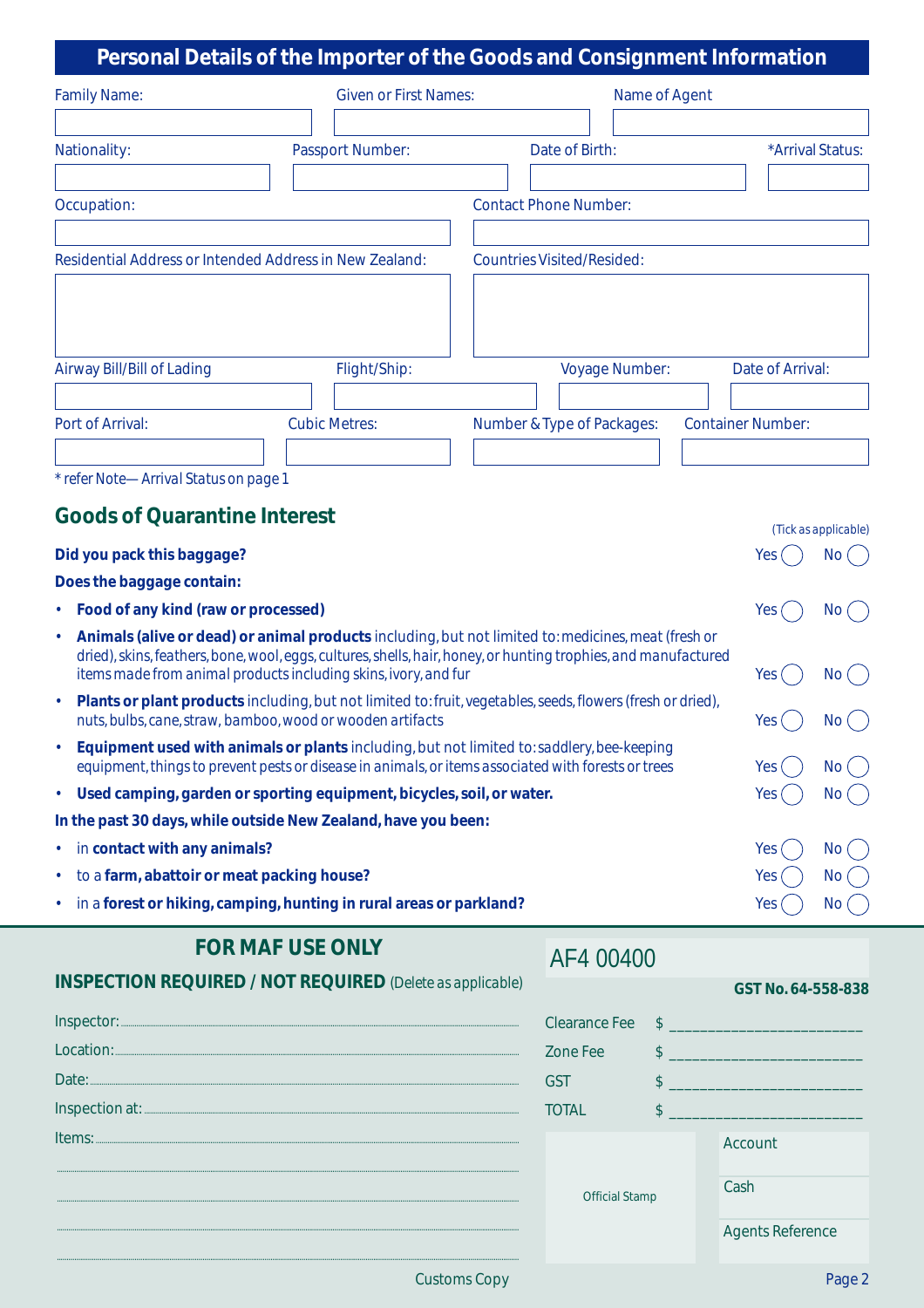# **Other Persons Covered by this Declaration**

|                                                                                                                 |                         | This section should specify all other persons, over 17 years of age, who own goods contained in the consignment. |                  |  |  |
|-----------------------------------------------------------------------------------------------------------------|-------------------------|------------------------------------------------------------------------------------------------------------------|------------------|--|--|
| <b>Family Name:</b>                                                                                             |                         | <b>Given or First Names:</b>                                                                                     |                  |  |  |
| Nationality:                                                                                                    | <b>Passport Number:</b> | Date of Birth:                                                                                                   | *Arrival Status: |  |  |
| <b>Family Name:</b>                                                                                             |                         | <b>Given or First Names:</b>                                                                                     |                  |  |  |
| Nationality:                                                                                                    | <b>Passport Number:</b> | Date of Birth:                                                                                                   | *Arrival Status: |  |  |
| <b>Family Name:</b>                                                                                             |                         | <b>Given or First Names:</b>                                                                                     |                  |  |  |
| Nationality:                                                                                                    | <b>Passport Number:</b> | Date of Birth:                                                                                                   | *Arrival Status: |  |  |
| $\star$ as faithful and $\star$ and $\star$ and $\star$ $\star$ and $\star$ and $\star$ and $\star$ and $\star$ |                         |                                                                                                                  |                  |  |  |

#### *\* refer Note—Arrival Status on page 1*

# **Does this Consignment Contain Any of the Following Items?**

#### **Prohibited and Restricted Goods**

| ٠         | Articles manufactured from wildlife including, but not limited to: reptiles, snakes, elephants,<br>rhinoceroses, hippopotamuses, members of the cat family, whales, dolphins, zebras, antelope, deer, birds,<br>feathers, coral, or shells                                                                                            | Yes  |        |
|-----------|---------------------------------------------------------------------------------------------------------------------------------------------------------------------------------------------------------------------------------------------------------------------------------------------------------------------------------------|------|--------|
|           | • Controlled Drugs of any kind including, but not limited to: LSD, heroin, cocaine, cannabis, ecstasy,<br>steroids, or performance enhancing drugs                                                                                                                                                                                    | Yes. | NO (Co |
|           | • Prescribed Medicines of any kind                                                                                                                                                                                                                                                                                                    | Yes  |        |
| $\bullet$ | Objectionable/Indecent articles of any kind including, but not limited to: child pornography, material<br>depicting bestiality, or material which may promote, incite, or instruct in matters of crime or violence, or<br>misuse of a drug. These articles can be in such forms as printed publications, video tapes, films, records, |      |        |
|           | CD-ROMS, or other recorded media                                                                                                                                                                                                                                                                                                      | Yes  |        |
| $\bullet$ | Weapons of any kind including but not limited to: firearms or parts thereof, replica firearms, spring bladed<br>knives, daggers, knuckle dusters, sword sticks, or bayonets.                                                                                                                                                          | Yes  |        |

**If you answered YES to any of the above please list the items below.**

# **Specific Goods**

|           | · Cigarettes, cigars, tobacco, or alcoholic liquor                                                                           | Yes (Fig. | No(  |
|-----------|------------------------------------------------------------------------------------------------------------------------------|-----------|------|
|           | • Goods for commercial purposes (including goods for sale, lease, hire, exchange, or use in your own business)Yes ( $\,$ $)$ |           | No(  |
| $\bullet$ | New or unused goods, or gifts intended for other persons. Also refer** under Note—Arrival Status on page 1 Yes $($ $)$       |           | No(  |
|           | • Goods belonging to any person not listed on this declaration                                                               | Yes (     | No() |
|           | Motor vehicle(s), motorcycle(s), caravan(s), trailer(s), watercraft, or aircraft                                             | Yes (     | No() |
|           | Cash in any currency to the value of NZ\$10,000 or more.                                                                     | Yes (     | No(  |
|           |                                                                                                                              |           |      |

Page 3